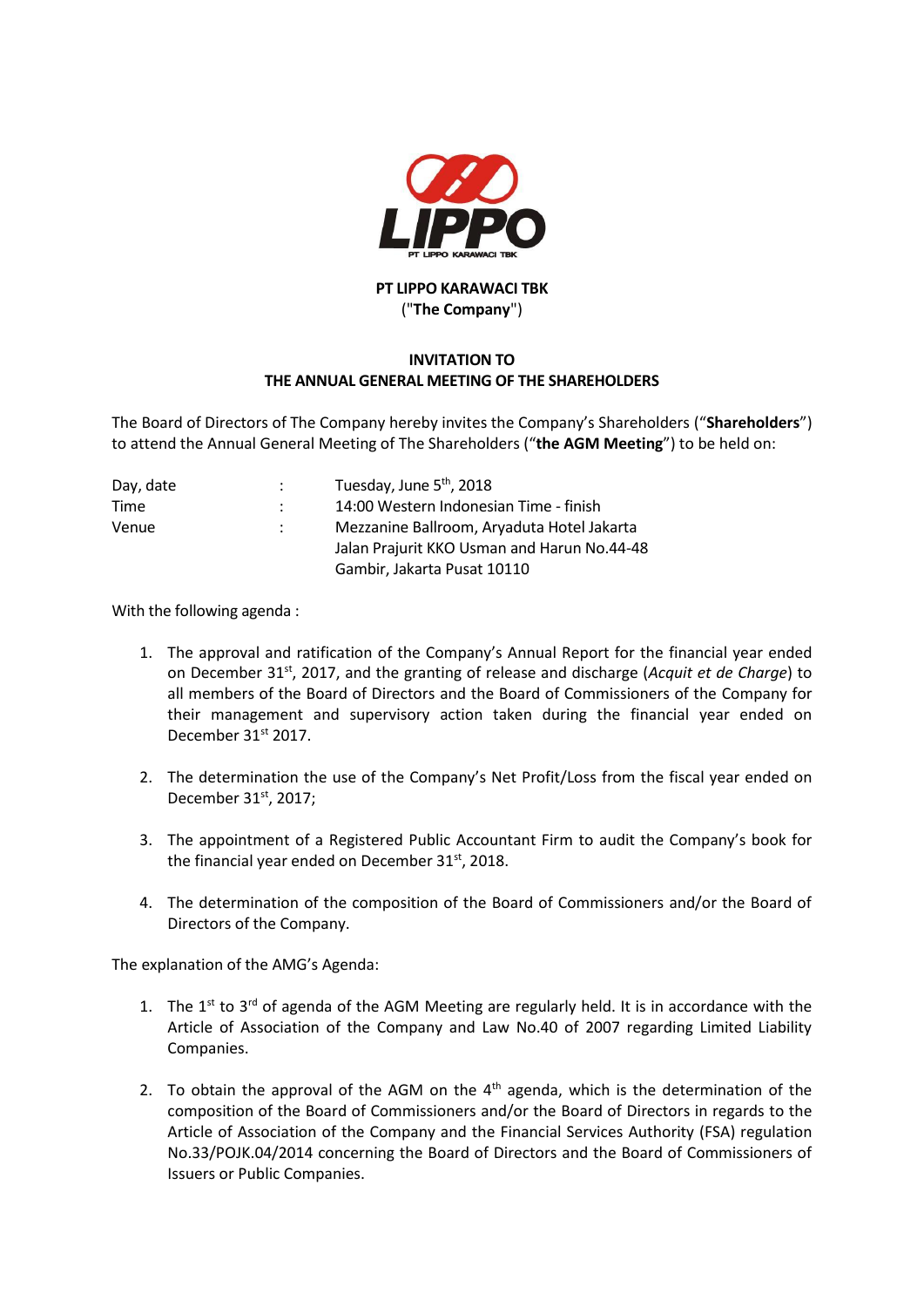## **Notes**:

- 1. This Invitation pursuant to Article 12 (3) of the Company's Article of Association and the Regulation of the Financial Services Authority No. 32/POJK.04/2014 regarding Planning and Conducting of General Meeting of Shareholders of a Public Company and the Company does not send a separate invitation to the Shareholders, so this is as an official invitation to the Shareholders of the Company.
- 2. The shareholders entitled to attend or to be represented in the Meeting are:
	- a. For the Company's shares not yet in the Collective Custody: the Shareholder whose name or his legitimate attorney is recorded in the Company's Register of Shareholders at 16:00 Western Indonesian Time on May 11<sup>th</sup>, 2018.
	- b. For the Company's shares in the Collective Custody: an account holder or his legitimate attorney whose name is recorded in the register of account or the custodian bank at PT Kustodian Sentral Efek Indonesia ("KSEI") on May 11<sup>th</sup>, 2018 not later than 16.00 Western Indonesian Time; and The account holders in the Collective Custody shall provide the list of shareholders that they manage to KSEI to obtain KTUR.
- 3. The Shareholder or his attorney who will attend the Meeting is courteously requested to bring and submit a copy of his identity card (KTP) or other identity card to the Registrar's officer prior to entering the Meeting room. The Shareholder whose share is in the Collective Custody, shall bring KTUR obtainable through their broker or Custodian Bank.
- 4. a. The Shareholders who is unable to attend the Meeting may be represented by his legitimate attorney by presenting a valid Power of Attorney as determined by the Board of Directors of the Company with a condition that a member of the Board or Directors or the board of Commissioners and an employee may act as an Attorney of the Shareholders in the Meeting, however the vote they cast during voting shall not be counted.
	- b. The Power of Attorney form may be obtained from the Company's head office at Menara Matahari 22nd Floor, Jalan Boulevard Palem Raya No. 7, Lippo Karawaci Central, Tangerang 15811, Banten - Indonesia. It can also be downloaded from the Company's website www.lippokarawaci.co.id.
	- c. All Power of Attorneys shall be received the Company's Board of Directors at the Company's head office at the address referred to in point 4.b, at the latest 3 (three) working days prior to the date of the Meeting, which on Wednesday, May 30<sup>th</sup>, 2018 at 16:00 Western Indonesian Time.
- 5. The Company's Shareholders in the form of a legal entity such as a limited liability company, cooperation, a foundation or a pension fund shall bring a copy of all of its complete Articles of Association and the latest composition of the Management.
- 6. The material of the AGM including Annual Report of the Company is available at the Company's Office since the date of the Invitation up to the date of the Meeting. The material can also be downloaded from the Company's website, [www.lippokarawaci.co.id](http://www.lippokarawaci.co.id/) or by submitting written request by the Shareholders to and received by the Corporate Secretary of the Company at the latest 1 (one) working day prior to the date of the Meeting.
- 7. The details of every agenda of the Meeting which will be discussed in the AGM is provided on the Company's website, [www.lippokarawaci.co.id.](http://www.lippokarawaci.co.id/)